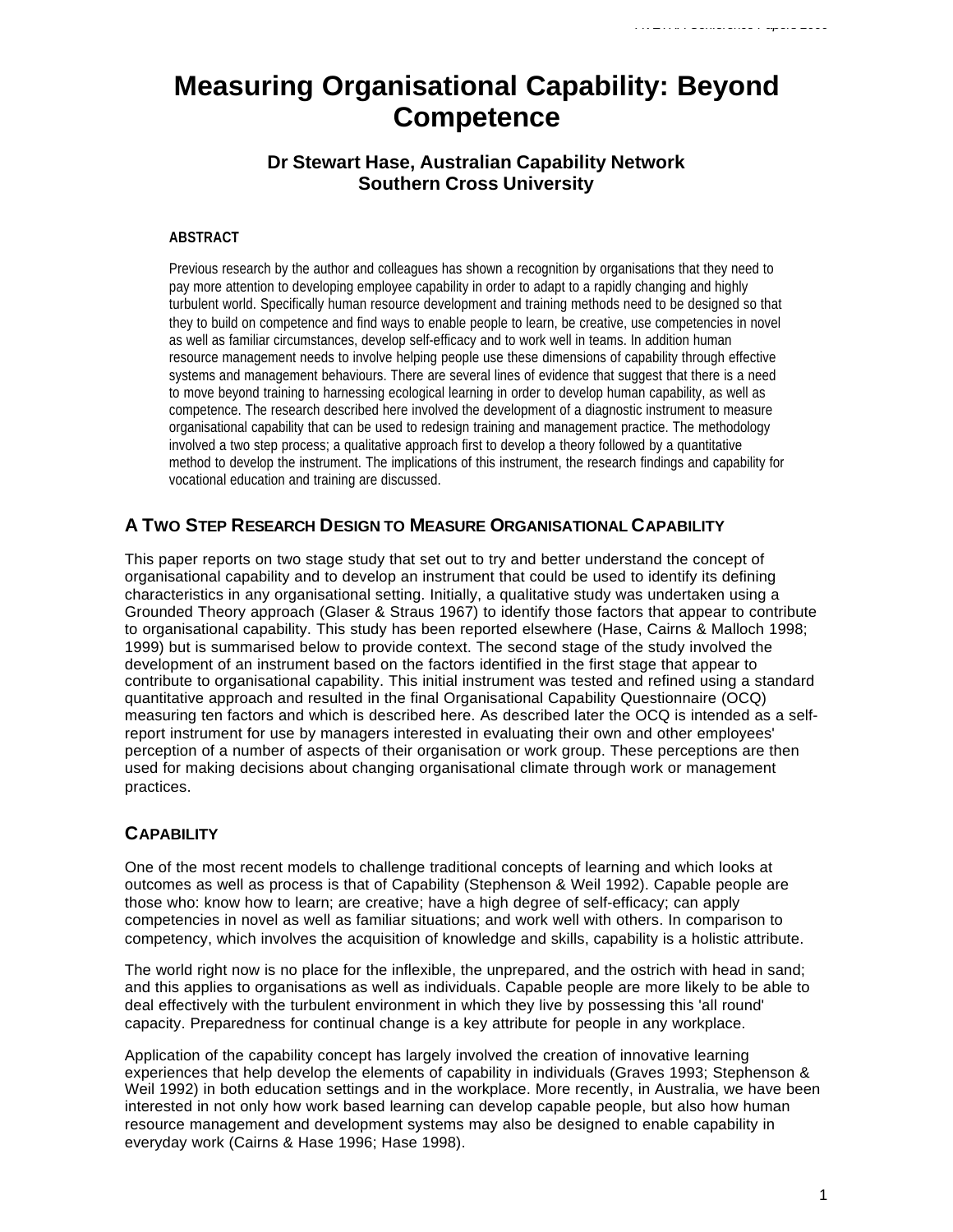While there was a good deal of theoretical and anecdotal literature to support the largely humanistic concept of organisational capability that goes back to Carl Rogers and Abraham Maslow, it was evident that little well designed research had been conducted to date. Further, there are several lines of evidence such as the Karpin Report that support the view of Argyris and Schon (1996) that there is frequently incongruence between espoused theory and theory in action in management behaviour. The two stage process described here was an attempt to address this problem.

### **THE FIRST STAGE**

To fulfil the initial objective of determining what might be critical elements of organisational capability Hase, Cairns & Malloch (1998) undertook a detailed case study analysis of ten Australian public and private sector organisations using a Grounded Theory (Glaser & Straus 1967) approach and interviews with 79 people. They concluded that to develop capable people and capable organisations requires major paradigm shifts in the way in which management, education / training and workplace are conceptualised.

A two stage approach was used to achieve our objectives. The first stage involved interviewing staff in 10 different organisations. These organisations were selected using criteria for assessing Capability established at conferences held by the Australian Capability Network, and also with assistance from a reference group.

The ten organisations were: an international engineering consulting company; a cement manufacturer; a large construction and mining company; special Aboriginal school; a large city council; a cable manufacturing company; a section of a large public sector organisation; an education and training provider; a large chemical manufacturing company; and a state road authority

The case studies identified a number of factors essential to achieving organisational Capability and the development of Capable people. In Capable organisations there needs to be:

- 1. Recognition by all levels of staff of the enormous complexity and ongoing nature of organisational change and development that affects all levels of the organisation. This recognition involves an appropriate commitment of time, energy and resources.
- 2. A CEO who unambiguously supports a vision of the future consistent with many of the elements of Capability. This support meant that resistance can be overcome and that innovators and 'champions for change' could thrive.
- 3. Skilled leaders (rather than 'managers') who have an excellent grasp of the 'soft' or peopleoriented skills associated with leadership. This finding is consistent with other literature including the Karpin Report that suggests Australia needs to improve leadership/ management training. Leaders also have the capacity to manage the complexity of change and its effects on people.
- 4. Team based structures that enable people to be involved in decision making, have access to knowledge and information, and have responsibility for their own work.
- 5. Adequate reward systems that provide for the intrinsic and extrinsic needs of people. Intrinsic rewards are seen as being actively involved in decisions about work, having access to the right information, and training opportunities: these issues largely centre on feelings of empowerment. Extrinsic rewards, such as financial and other benefits are often articulated in an enterprise bargaining agreement.
- 6. Members of the organisation feel that individual elements (such as being valued and encouraging self-esteem) are embedded in the organisation's operations with a resultant perception of real empowerment (particularly in relation to learning control) being evident to all. People want to feel that their abilities are recognised and used.
- 7. Opportunities for multi-skilling provided by a commitment to the development of competencies.
- 8. A clear focus and commitment to learning.
- 9. Performance evaluation which is perceived by staff to be carried out clearly and equitably.
- 10. The provision of time and resources for staff learning and development.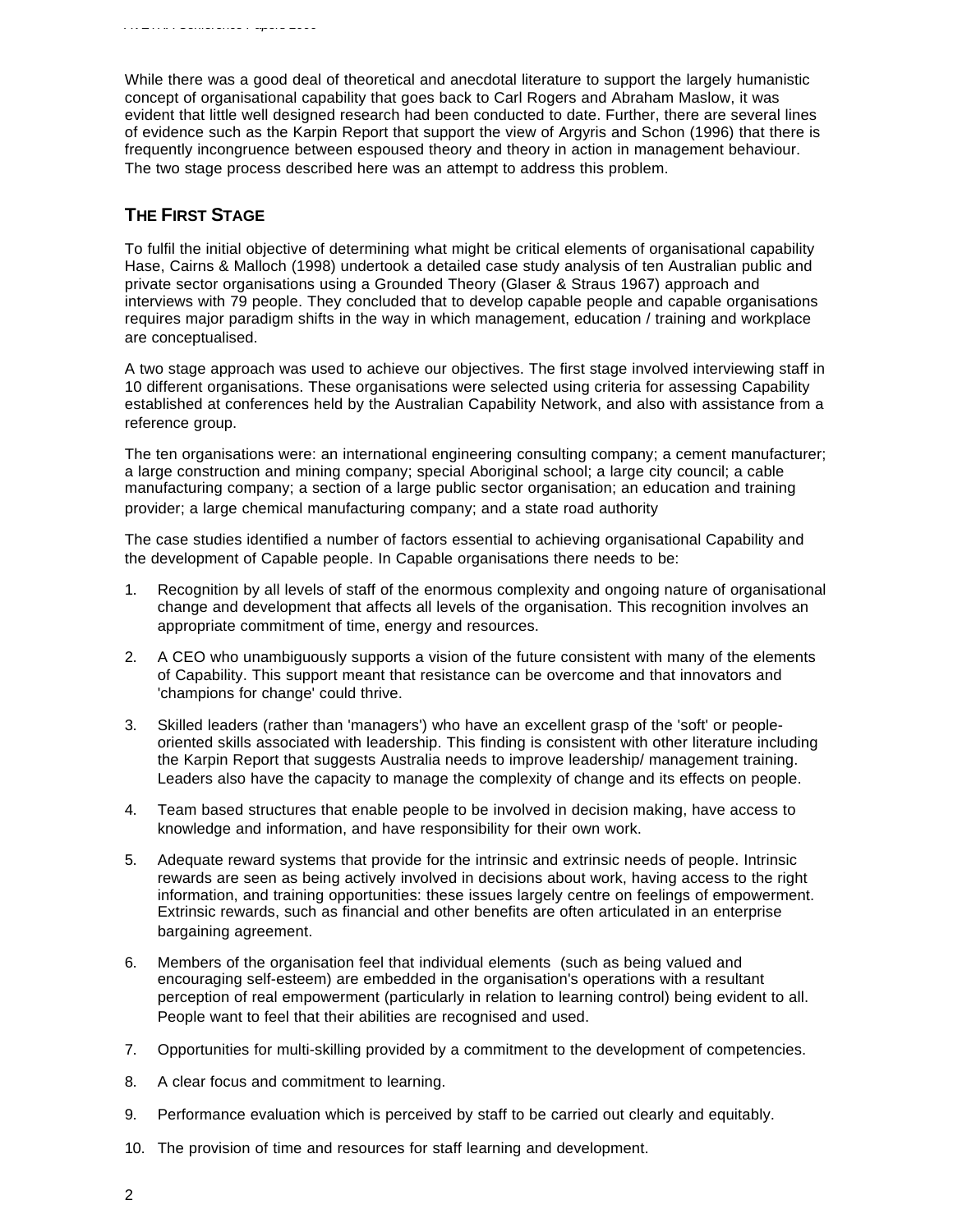A search conference was held after the categorisation of data to determine the implications of these findings for vocational education and training.

# **THE SECOND STEP**

These ten factors were used to develop an initial version of the OCQ. Thirty statements were designed that addressed the factors described above (3 items per factor). Respondents were asked to indicate the extent of their agreement or disagreement with each statement on a 5-point Likert Scale. An additional 5 statements about individual capability were also included to estimate the extent to which respondents thought capability as a whole was a useful concept for an organisation. Some items were reversed to assist with response validity. These questions were piloted using 15 academics involved in management education at an Australian university and were revised for greater clarity as required. Some examples of the questions can be seen in the questionnaire below.

The questionnaire was sent to a random sample of 140 MBA students and 91 (65%) were returned. Additional information was requested about the respondent's gender, age, position in organisation and industry sector in which working. A short explanation about the questionnaire, instructions and a stamp addressed envelope were provided. It was made clear that their participation was voluntary and entirely confidential. No coding system on the questionnaires or envelopes was used.

The returned questionnaires were factor analysed using Principal Components Analysis with Equamax Rotation and subjected to a Cronbach Alpha Reliability test. Factors with an eigenvalue of above one were accepted and individual items with a reliability of below .6 were rejected. Those items with a factor loading of above .6 were used to develop the final questionnaire and each factor was labelled. Ten factors were identified which explained 67% of the total variance and they were labelled as:

Working in Teams Competent People Visible Vision and Values Ensuring Learning Takes Place Managing the Complexity of Change Demonstrating the Human Aspects of Leadership Change Agents Involving People in Change Management Development Commitment to Organisational Development

There were no differences between any of the factors and age, sex, position or industry using a One-Way Anova.

It was encouraging that there was a high degree of overlap between these factors and those from the qualitative study given the different nature of the samples and the approaches.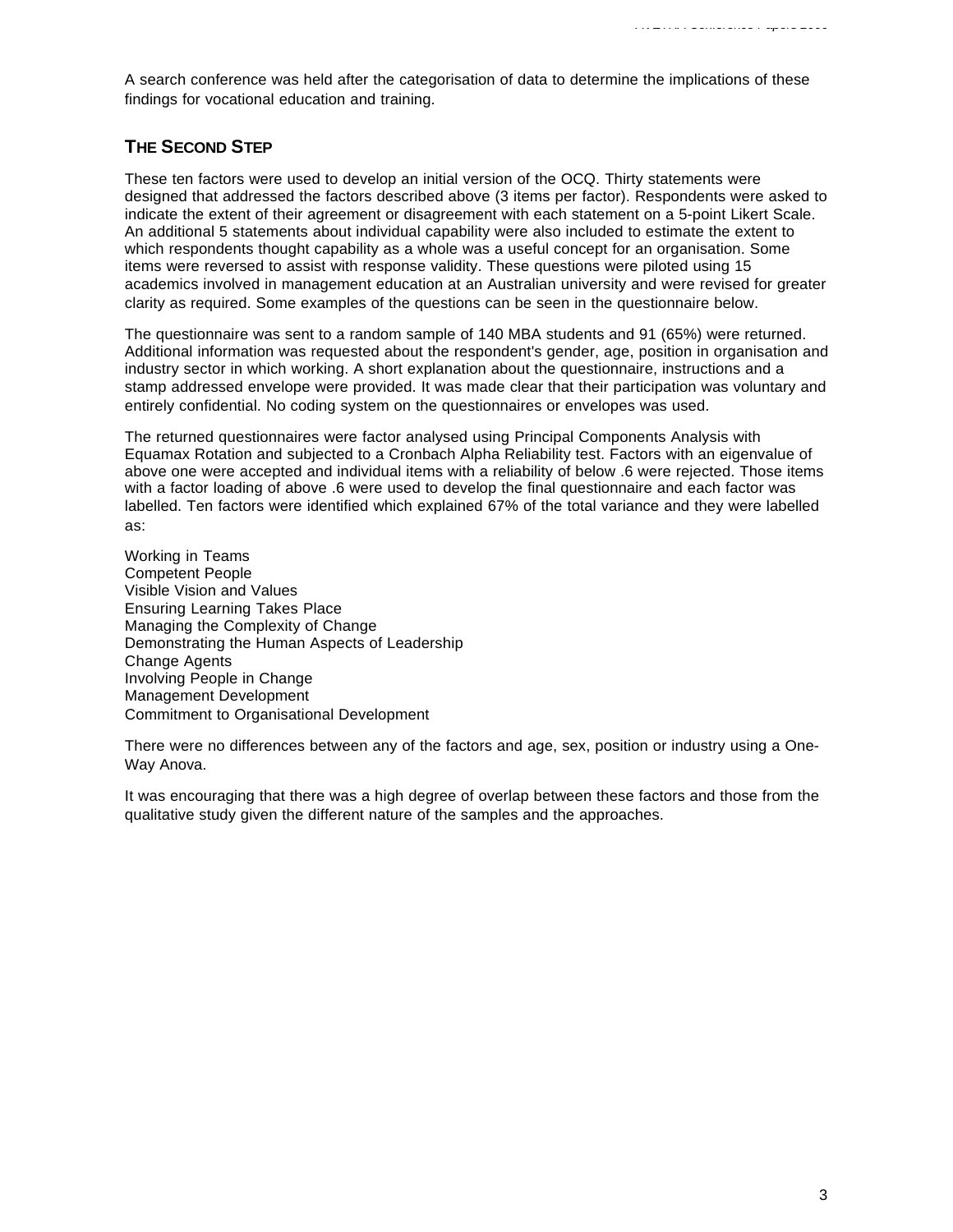# **THE ORGANISATIONAL CAPABILITY QUESTIONNAIRE**

### **Instructions**

This questionnaire is about organisations and the way in which people understand them.

We would appreciate your assistance by reading each of the statements provided below and indicating, on the scale provided, the extent to which you agree or disagree with what is said. Some information about you is also requested in the first section of the questionnaire.

This study is completely confidential and your anonymity will be maintained. Only the researchers conducting this study are aware of your involvement and no coding is used to identify questionnaires or envelopes.

An envelope, also not coded, is provided for the return of the questionnaire.

Thank you for your assistance.

#### **Section A**

This section consists of relevant demographic data that is of interest. Minimum data would be gender and age.

### **Section B**

*Please indicate on the numbered scale the extent to which you agree or disagree with the statement on the left. 1 indicates strong disagreement, 2 disagreement, 3 undecided, 4 agreement and 5 strong agreement.*

To what extent do you agree or disagree that your organisation actively enables their employees to:

|    |                                                                       | Disagree |           |  | Agree |  |  |
|----|-----------------------------------------------------------------------|----------|-----------|--|-------|--|--|
| 1. | Be creative, to think 'outside the box'.                              |          | 1 2 3 4 5 |  |       |  |  |
|    | 2. Use competencies in novel rather than just familiar circumstances. |          | 1 2 3 4 5 |  |       |  |  |
|    | 3. Learn from what they do.                                           |          | 1 2 3 4 5 |  |       |  |  |
| 4. | Demonstrate initiative.                                               |          | 1 2 3 4 5 |  |       |  |  |
| 5. | Develop confidence in their ability.                                  |          | 1 2 3 4 5 |  |       |  |  |

### **Section C**

The following statements refer to your organisation. Please indicate on the scale provided the extent to which you agree or disagree with each statement.

|     |                                                                                                              |   | <b>Disagree</b>      |   |   | Agree |  |  |
|-----|--------------------------------------------------------------------------------------------------------------|---|----------------------|---|---|-------|--|--|
| 6.  | Our organisation commits adequate time and resources to prepare for<br>and manage change.                    | 1 | $\overline{2}$       | 3 | 4 | 5     |  |  |
| 7.  | Only a few key people in our organisation are involved in organisational<br>change processes.                | 1 | $\mathbf{2}^{\circ}$ | 3 | 4 | 5     |  |  |
| 8.  | Our CEO provides highly visible support for change process that<br>prepares the organisation for the future. |   | 2                    | 3 | 4 | 5     |  |  |
| 9.  | Our organisational vision and values are consistent with a<br>preparedness for change.                       |   | 2                    | 3 | 4 | 5     |  |  |
| 10. | Leadership is seen as a low level management skill in our organisation.                                      |   | 2                    | 3 | 4 | 5     |  |  |
| 11. | Managers in our organisation are involved in human resource<br>development.                                  | 1 | $\mathbf{2}$         | 3 | 4 | 5     |  |  |
| 12. | Team based organisational structures are an essential feature of our<br>organisation.                        |   | 2                    | 3 | 4 | 5     |  |  |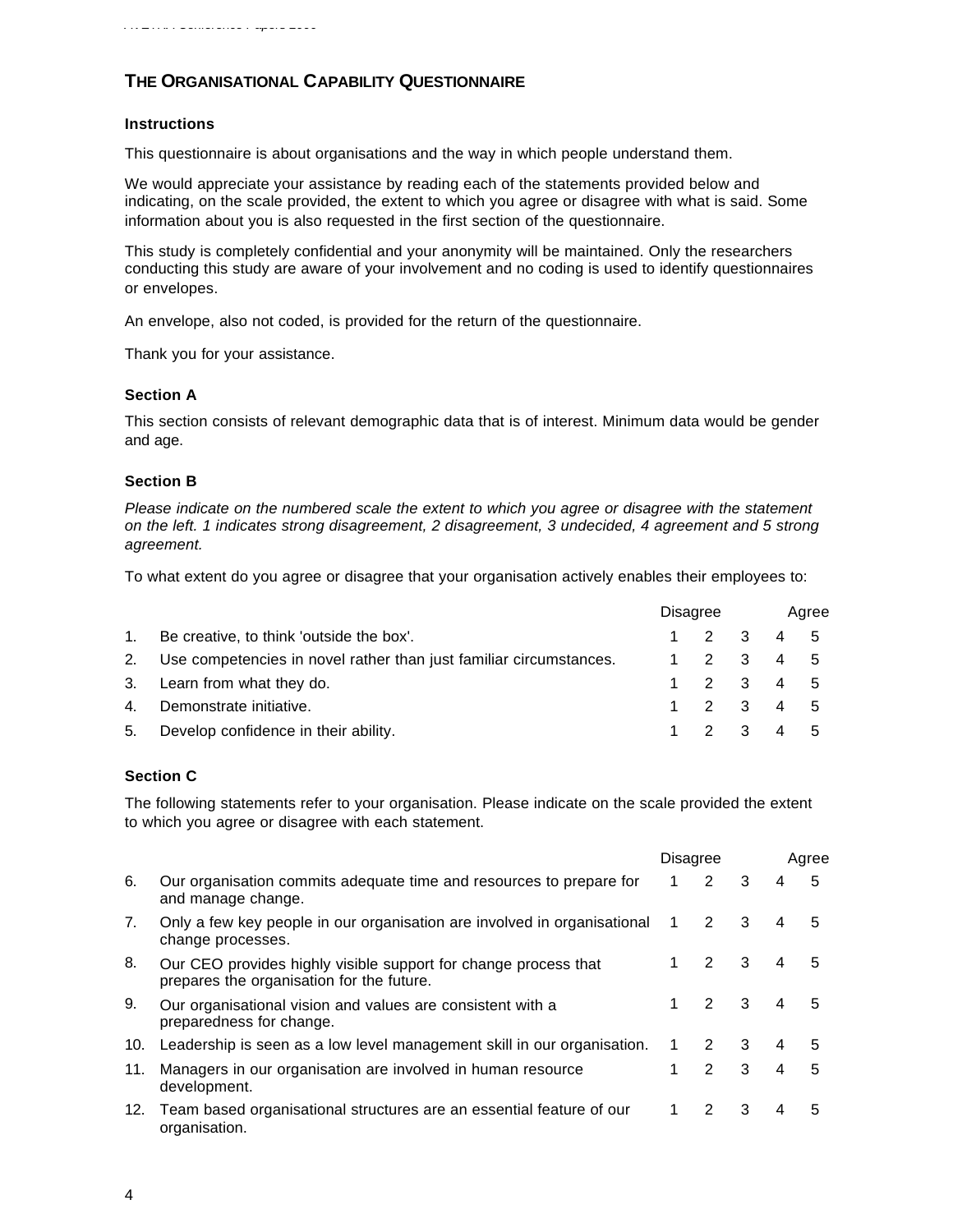| 13. | In our organisation people are allowed to accept responsibility for their<br>own work.       | 1 | 2              | 3 | 4 | 5 |
|-----|----------------------------------------------------------------------------------------------|---|----------------|---|---|---|
| 14. | Strong people oriented skills are a feature of how change is managed<br>in our organisation. | 1 | $\overline{2}$ | 3 | 4 | 5 |
| 15. | In our organisation fostering intrinsic rewards for staff is not seen as<br>important.       | 1 | $\overline{2}$ | 3 | 4 | 5 |
| 16. | People in our organisation feel that their skills are valued and used.                       | 1 | $\overline{2}$ | 3 | 4 | 5 |
| 17. | The development of employee's competencies is an important<br>organisational goal.           | 1 | $\overline{2}$ | 3 | 4 | 5 |
| 18. | Learning as part of work is valued more than training in our<br>organisation.                | 1 | 2              | 3 | 4 | 5 |
| 19. | Employee needs are recognised as much as their skills in our<br>organisation.                | 1 | $\overline{2}$ | 3 | 4 | 5 |
| 20. | Managing the complexity of change is a critical management function<br>in our organisation.  | 1 | $\overline{2}$ | 3 | 4 | 5 |
| 21. | In our organisation there is little effort put into developing good<br>mangers.              | 1 | $\overline{2}$ | 3 | 4 | 5 |
| 22. | Our managers are helped to develop their leadership skills.                                  | 1 | $\overline{2}$ | 3 | 4 | 5 |
| 23. | Our organisation's capability is increased by the use of self-managing<br>teams.             | 1 | $\mathbf{2}$   | 3 | 4 | 5 |

*AVETRA Conference Papers 2000*

# **IMPLICATIONS FOR VOCATIONAL EDUCATION AND TRAINING**

A number of implications were derived from the study so far

- It can be predicted that in many cases theory in practice will be different from the espoused theory (Argyris & Schon, 1996). Thus the questionnaire may be valuable in identifying learning needs in terms of the dimensions identified above.
- 2. Vocational education and training needs to focus on developing people for the modern workplace which is demanding more holistic attributes that go beyond competence.
- 3. There is a need to change our understanding of what constitutes good management skills and leadership, identify when it is lacking and provide the required learning.
- 4. While competencies are useful in developing a multi-skilled workforce, there is a need to go further by developing capable people who can cope with the constantly changing needs of the modern workplace.
- 5. Working in teams is a commonly applied concept in organisations and people could benefit from special training in how to function effectively in a workplace in team based structures.
- 6. Developing some of the qualitative aspects of human behaviour will require new and innovative ways of learning rather than the current training approaches.
- 7. Education providers should consider the provision of innovative learning processes consistent with the notion of developing Capable people. There are a number of current models for developing learning cultures that could be further investigated in terms of vocational education and training. Three of these are: Work Based Learning (Hase, 1998); Ford's (1995) Integration of People, Process and Place; and Learner Managed Learning (Graves, 1993).
- 8. Integration of learning with other human resource management systems may facilitate a culture of learning.
- 9. The role of the trainer needs to change dramatically through the acquisition of new skills to develop people who can learn and thereby assist in the creation of capable organisations. The new role will be more akin to that of a learning facilitator and mentor rather than that of a trainer.